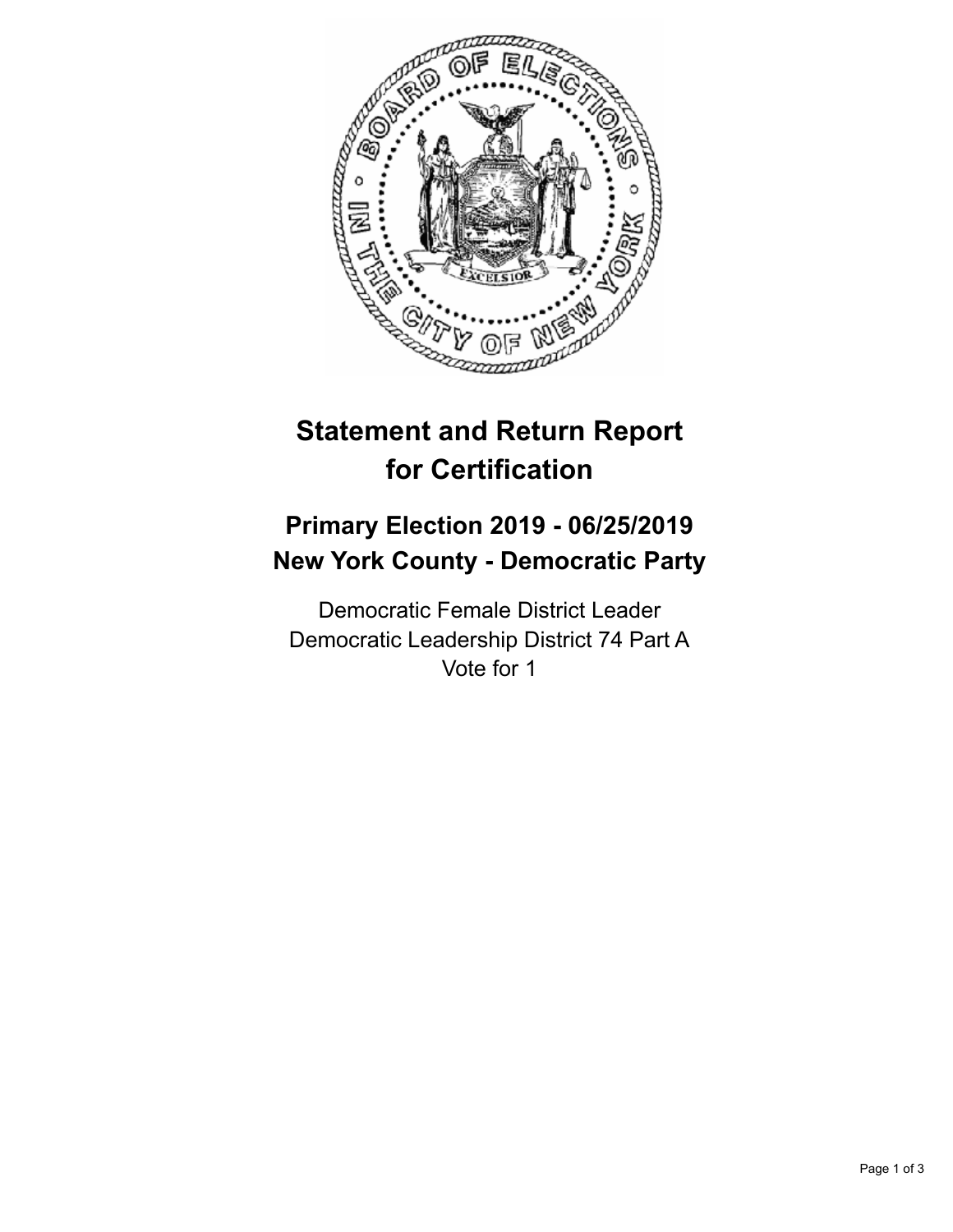

## **Assembly District 74**

| PUBLIC COUNTER                                           | 1,310          |
|----------------------------------------------------------|----------------|
| <b>MANUALLY COUNTED EMERGENCY</b>                        | 0              |
| <b>ABSENTEE / MILITARY</b>                               | 21             |
| <b>AFFIDAVIT</b>                                         | 11             |
| <b>Total Ballots</b>                                     | 1,342          |
| Less - Inapplicable Federal/Special Presidential Ballots | 0              |
| <b>Total Applicable Ballots</b>                          | 1,342          |
| <b>JASMIN SANCHEZ</b>                                    | 623            |
| <b>AURA OLAVARRIA</b>                                    | 694            |
| CARRINA RIVERA (WRITE-IN)                                | 1              |
| DAISY PAEZ (WRITE-IN)                                    | 1              |
| DIANA ALAHONDO (WRITE-IN)                                | 1              |
| DONNA ELLABY (WRITE-IN)                                  | 1              |
| HARVEY EPSTINE (WRITE-IN)                                | 1              |
| MARGARET CHIN (WRITE-IN)                                 | 4              |
| ROSIE MENDEZ (WRITE-IN)                                  | 2              |
| SIOBHAN NEVILLE (WRITE-IN)                               | 1              |
| UNATTRIBUTABLE WRITE-IN (WRITE-IN)                       | $\overline{2}$ |
| <b>Total Votes</b>                                       | 1,331          |
| Unrecorded                                               | 11             |